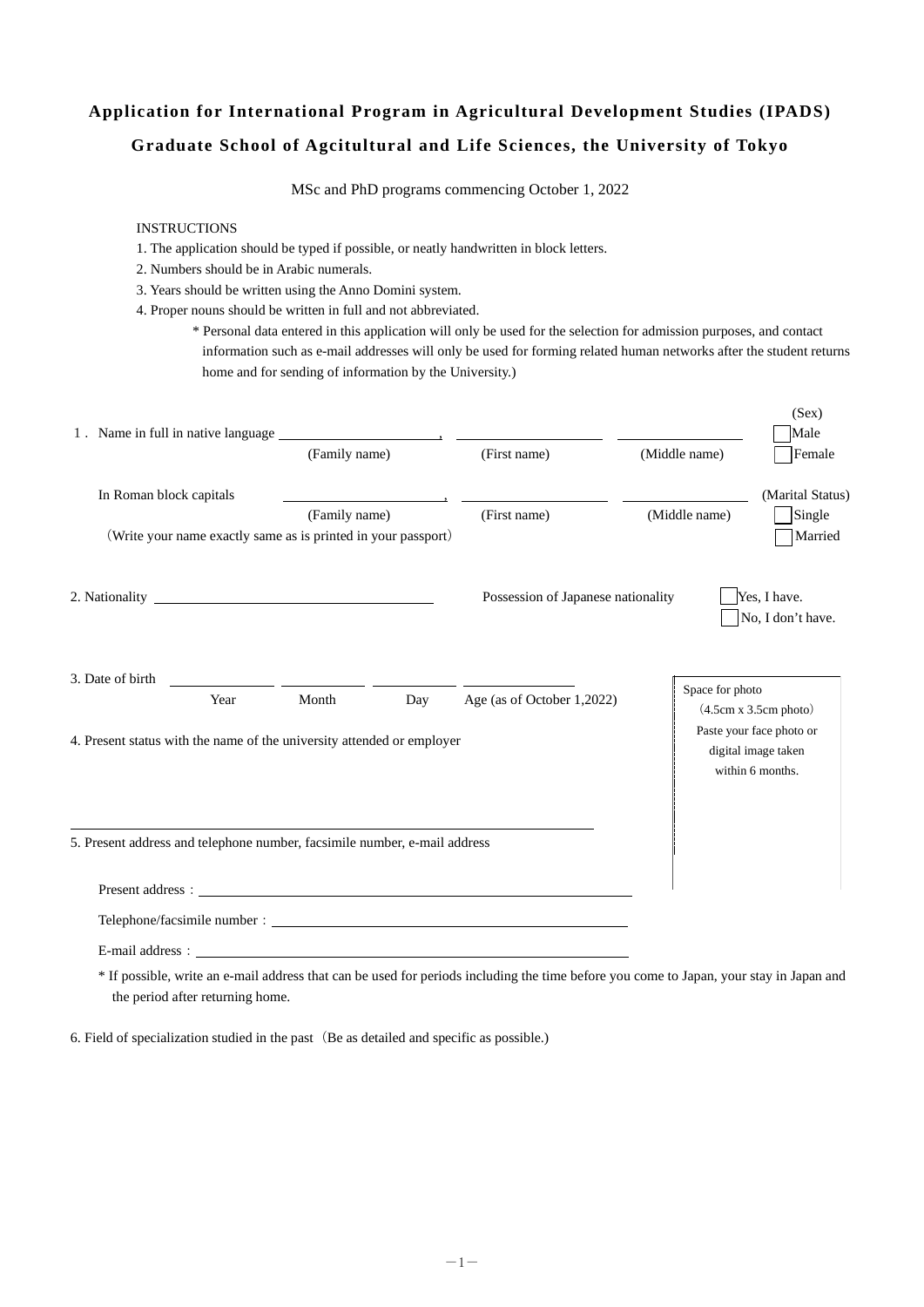## 7. Educational background

|                               |          | Name and Address of School                                           |      | Entrance and<br>Completion<br>(year/month) | Amount of time<br>spent at the<br>school attended | Diploma or Degree awarded,<br>Major subject<br>When taking leave of absence,<br>the period and reason. |
|-------------------------------|----------|----------------------------------------------------------------------|------|--------------------------------------------|---------------------------------------------------|--------------------------------------------------------------------------------------------------------|
| <b>Elementary Education</b>   | Name     |                                                                      | From |                                            | years<br>and                                      |                                                                                                        |
| Elementary School             | Location |                                                                      | To   |                                            | months                                            |                                                                                                        |
| Secondary Education           | Name     |                                                                      | From | 7                                          | years                                             |                                                                                                        |
| Lower Secondary School        | Location |                                                                      | To   | $\sqrt{2}$                                 | and<br>months                                     |                                                                                                        |
|                               | Name     |                                                                      | From |                                            | years                                             |                                                                                                        |
| <b>Upper Secondary School</b> | Location |                                                                      | To   |                                            | and<br>months                                     |                                                                                                        |
| <b>Higher Education</b>       | Name     |                                                                      | From |                                            | years                                             |                                                                                                        |
| Undergraduate Level           | Location |                                                                      | To   |                                            | and                                               |                                                                                                        |
|                               |          |                                                                      |      | /                                          | months                                            |                                                                                                        |
|                               | Name     |                                                                      | From |                                            | years                                             |                                                                                                        |
| Graduate Level                | Location |                                                                      | To   | 1                                          | and<br>months                                     |                                                                                                        |
|                               |          | Total years of schooling mentioned above<br>as of September 30, 2022 |      |                                            | years                                             |                                                                                                        |

\* If the blank spaces above are not sufficient for the information required, please attach a separate sheet.

8. State the titles or subjects of books or papers (including theses authored by the applicant), if any, with the name and address of the publisher and the date of publication.

<sup>\*</sup> Please attach abstracts of those papers to this application.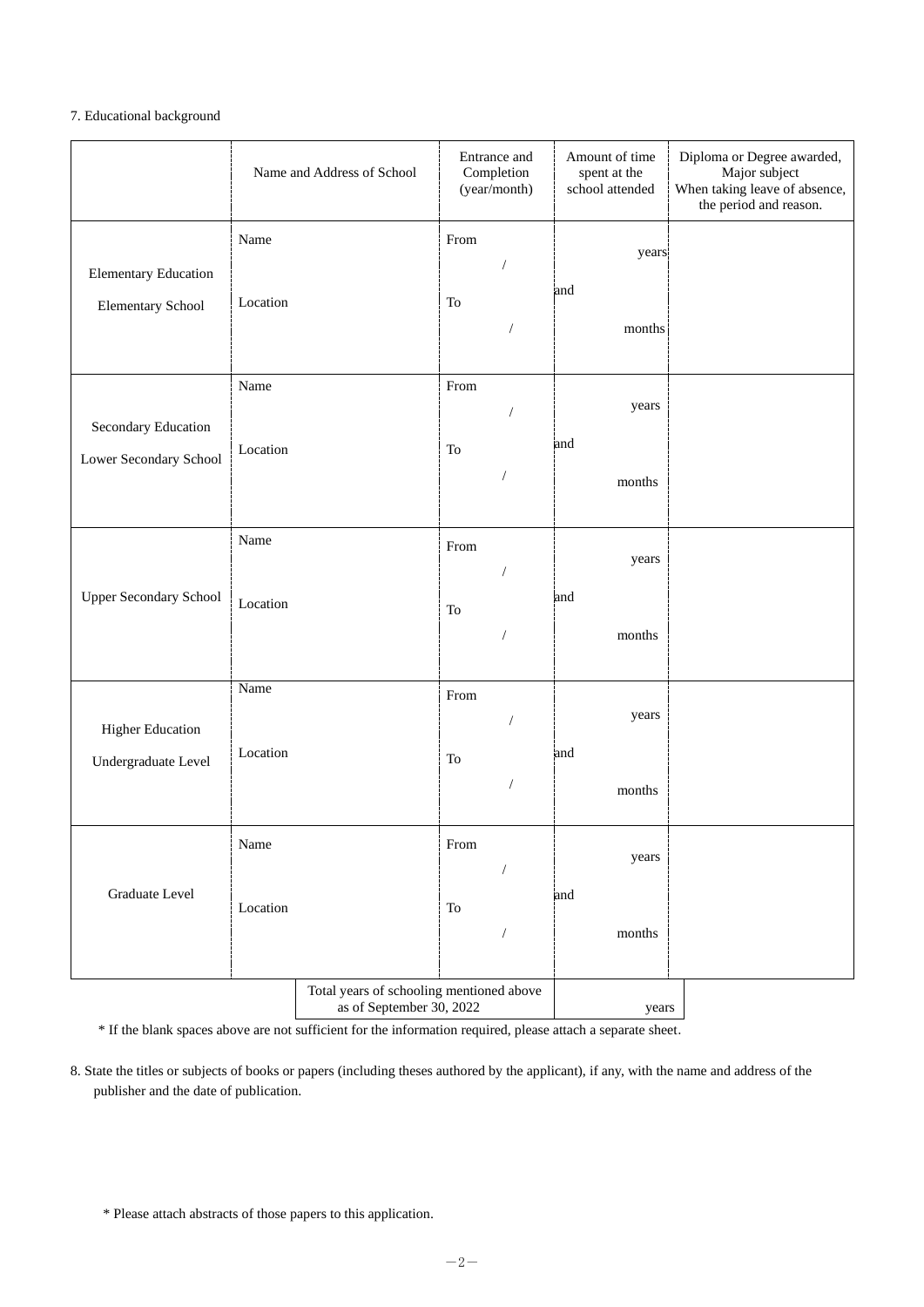9. Employment Record: Begin with the most recent employment, if applicable.

| Name and address of organization | Period of employment<br>(year/month) | Position | Type of work, part-time or full-time |
|----------------------------------|--------------------------------------|----------|--------------------------------------|
|                                  | From                                 |          |                                      |
|                                  |                                      |          |                                      |
|                                  | To                                   |          |                                      |
|                                  |                                      |          |                                      |
|                                  | From                                 |          |                                      |
|                                  |                                      |          |                                      |
|                                  | To                                   |          |                                      |
|                                  |                                      |          |                                      |
|                                  | From                                 |          |                                      |
|                                  |                                      |          |                                      |
|                                  | To                                   |          |                                      |
|                                  |                                      |          |                                      |

### 10. Japanese language proficiency: Evaluate your level and insert an X where appropriate in the following blank space.

|          | Excellent | Good | Fair | Poor |
|----------|-----------|------|------|------|
| Reading  |           |      |      |      |
| Writing  |           |      |      |      |
| Speaking |           |      |      |      |

11.Foreign language proficiency: Evaluate your level and insert an X where appropriate in the following blank space.

|         | Excellent | Good | Fair | Poor |
|---------|-----------|------|------|------|
| English |           |      |      |      |
| French  |           |      |      |      |
| German  |           |      |      |      |
| Spanish |           |      |      |      |
|         |           |      |      |      |

- 12.Have you been awarded a Japanese Government (Monbukagakusho) Scholarship in the past? If so, please specify the period, the name of the university, etc
	- i)  $\boxed{\phantom{1}}$  Yes, I have.

Period: <u>Period: University:</u> University: <u>University:</u> ii)  $\Box$  No, I have not.